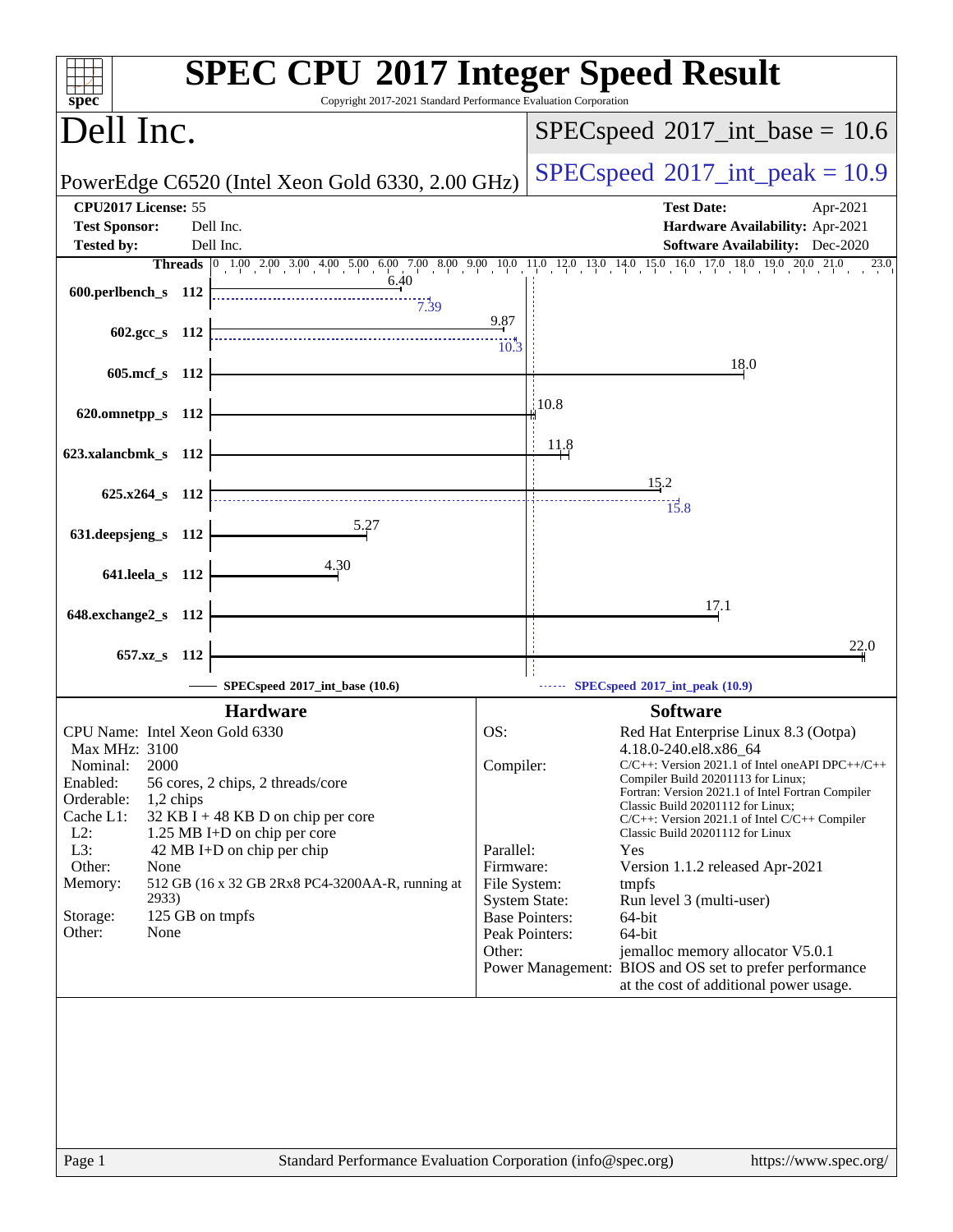### **[SPEC CPU](http://www.spec.org/auto/cpu2017/Docs/result-fields.html#SPECCPU2017IntegerSpeedResult)[2017 Integer Speed Result](http://www.spec.org/auto/cpu2017/Docs/result-fields.html#SPECCPU2017IntegerSpeedResult)** Copyright 2017-2021 Standard Performance Evaluation Corporation

# Dell Inc.

**[spec](http://www.spec.org/)**

 $\pm\pm\prime$ 

### $SPECspeed^{\circledcirc}2017\_int\_base = 10.6$  $SPECspeed^{\circledcirc}2017\_int\_base = 10.6$

PowerEdge C6520 (Intel Xeon Gold 6330, 2.00 GHz)  $\left|$  [SPECspeed](http://www.spec.org/auto/cpu2017/Docs/result-fields.html#SPECspeed2017intpeak)<sup>®</sup>[2017\\_int\\_peak = 1](http://www.spec.org/auto/cpu2017/Docs/result-fields.html#SPECspeed2017intpeak)0.9

**[CPU2017 License:](http://www.spec.org/auto/cpu2017/Docs/result-fields.html#CPU2017License)** 55 **[Test Date:](http://www.spec.org/auto/cpu2017/Docs/result-fields.html#TestDate)** Apr-2021 **[Test Sponsor:](http://www.spec.org/auto/cpu2017/Docs/result-fields.html#TestSponsor)** Dell Inc. **[Hardware Availability:](http://www.spec.org/auto/cpu2017/Docs/result-fields.html#HardwareAvailability)** Apr-2021 **[Tested by:](http://www.spec.org/auto/cpu2017/Docs/result-fields.html#Testedby)** Dell Inc. **[Software Availability:](http://www.spec.org/auto/cpu2017/Docs/result-fields.html#SoftwareAvailability)** Dec-2020

### **[Results Table](http://www.spec.org/auto/cpu2017/Docs/result-fields.html#ResultsTable)**

|                                       | <b>Base</b>    |                |       |                |       |                | <b>Peak</b> |                |                |              |                |              |                |              |
|---------------------------------------|----------------|----------------|-------|----------------|-------|----------------|-------------|----------------|----------------|--------------|----------------|--------------|----------------|--------------|
| <b>Benchmark</b>                      | <b>Threads</b> | <b>Seconds</b> | Ratio | <b>Seconds</b> | Ratio | <b>Seconds</b> | Ratio       | <b>Threads</b> | <b>Seconds</b> | <b>Ratio</b> | <b>Seconds</b> | <b>Ratio</b> | <b>Seconds</b> | <b>Ratio</b> |
| $600.$ perlbench $\mathsf{S}$         | 112            | 277            | 6.40  | 275            | 6.44  |                |             | 112            | 240            | 7.39         | 240            | 7.40         |                |              |
| $602 \text{.} \text{gcc}\text{_<}$ s  | 112            | 404            | 9.87  | 402            | 9.90  |                |             | 112            | 386            | 10.3         | <b>388</b>     | 10.3         |                |              |
| $605$ .mcf s                          | 112            | 263            | 18.0  | 262            | 18.0  |                |             | 112            | 263            | <b>18.0</b>  | 262            | 18.0         |                |              |
| 620.omnetpp_s                         | 112            | 151            | 10.8  | 149            | 10.9  |                |             | 112            | 151            | <b>10.8</b>  | 149            | 10.9         |                |              |
| 623.xalancbmk s                       | 112            | 117            | 12.1  | <u>120</u>     | 11.8  |                |             | 112            | 117            | 12.1         | <u>120</u>     | 11.8         |                |              |
| 625.x264 s                            | 112            | 116            | 15.2  | 116            | 15.2  |                |             | 112            | <u>112</u>     | 15.8         | 112            | 15.8         |                |              |
| $631.$ deepsjeng $s$                  | 112            | 272            | 5.27  | 271            | 5.28  |                |             | 112            | 272            | 5.27         | 271            | 5.28         |                |              |
| 641.leela s                           | 112            | 397            | 4.30  | 397            | 4.30  |                |             | 112            | 397            | 4.30         | 397            | 4.30         |                |              |
| 648.exchange2_s                       | 112            | 172            | 17.1  | 172            | 17.1  |                |             | 112            | 172            | 17.1         | 172            | 17.1         |                |              |
| 657.xz s                              | 112            | 280            | 22.0  | 281            | 22.0  |                |             | 112            | 280            | 22.0         | <b>281</b>     | 22.0         |                |              |
| $SPECspeed*2017$ int base =           | 10.6           |                |       |                |       |                |             |                |                |              |                |              |                |              |
| $SPEC speed^{\circ}2017\_int\_peak =$ |                |                | 10.9  |                |       |                |             |                |                |              |                |              |                |              |

Results appear in the [order in which they were run.](http://www.spec.org/auto/cpu2017/Docs/result-fields.html#RunOrder) Bold underlined text [indicates a median measurement.](http://www.spec.org/auto/cpu2017/Docs/result-fields.html#Median)

#### **[Operating System Notes](http://www.spec.org/auto/cpu2017/Docs/result-fields.html#OperatingSystemNotes)**

Stack size set to unlimited using "ulimit -s unlimited"

### **[Environment Variables Notes](http://www.spec.org/auto/cpu2017/Docs/result-fields.html#EnvironmentVariablesNotes)**

```
Environment variables set by runcpu before the start of the run:
KMP_AFFINITY = "granularity=fine,scatter"
LD_LIBRARY_PATH =
      "/mnt/ramdisk/cpu2017-1.1.7-ic2021.1/lib/intel64:/mnt/ramdisk/cpu2017-1.
      1.7-ic2021.1/je5.0.1-64"
MALLOC_CONF = "retain:true"
OMP_STACKSIZE = "192M"
```
#### **[General Notes](http://www.spec.org/auto/cpu2017/Docs/result-fields.html#GeneralNotes)**

 Binaries compiled on a system with 1x Intel Core i9-7980XE CPU + 64GB RAM memory using Redhat Enterprise Linux 8.0

 Transparent Huge Pages enabled by default Prior to runcpu invocation Filesystem page cache synced and cleared with: sync; echo 3> /proc/sys/vm/drop\_caches jemalloc, a general purpose malloc implementation built with the RedHat Enterprise 7.5, and the system compiler gcc 4.8.5 sources available from jemalloc.net or <https://github.com/jemalloc/jemalloc/releases>

**(Continued on next page)**

| Page 2 | Standard Performance Evaluation Corporation (info@spec.org) | https://www.spec.org/ |
|--------|-------------------------------------------------------------|-----------------------|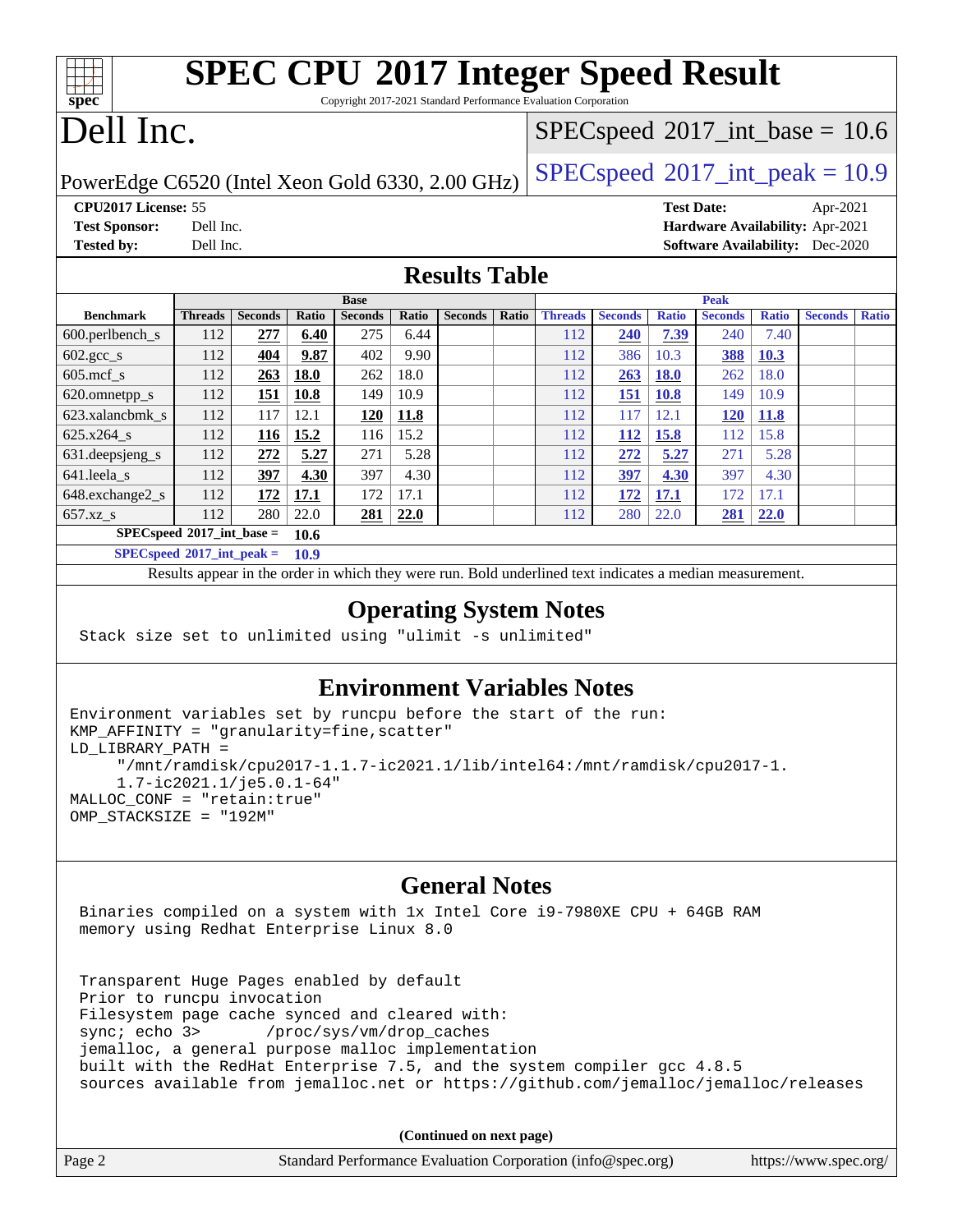#### $+\ +$ **[spec](http://www.spec.org/)**

# **[SPEC CPU](http://www.spec.org/auto/cpu2017/Docs/result-fields.html#SPECCPU2017IntegerSpeedResult)[2017 Integer Speed Result](http://www.spec.org/auto/cpu2017/Docs/result-fields.html#SPECCPU2017IntegerSpeedResult)**

Copyright 2017-2021 Standard Performance Evaluation Corporation

## Dell Inc.

 $SPECspeed^{\circ}2017\_int\_base = 10.6$  $SPECspeed^{\circ}2017\_int\_base = 10.6$ 

PowerEdge C6520 (Intel Xeon Gold 6330, 2.00 GHz)  $\left|$  [SPECspeed](http://www.spec.org/auto/cpu2017/Docs/result-fields.html#SPECspeed2017intpeak)<sup>®</sup>[2017\\_int\\_peak = 1](http://www.spec.org/auto/cpu2017/Docs/result-fields.html#SPECspeed2017intpeak)0.9

**[Tested by:](http://www.spec.org/auto/cpu2017/Docs/result-fields.html#Testedby)** Dell Inc. **[Software Availability:](http://www.spec.org/auto/cpu2017/Docs/result-fields.html#SoftwareAvailability)** Dec-2020

**[CPU2017 License:](http://www.spec.org/auto/cpu2017/Docs/result-fields.html#CPU2017License)** 55 **[Test Date:](http://www.spec.org/auto/cpu2017/Docs/result-fields.html#TestDate)** Apr-2021 **[Test Sponsor:](http://www.spec.org/auto/cpu2017/Docs/result-fields.html#TestSponsor)** Dell Inc. **[Hardware Availability:](http://www.spec.org/auto/cpu2017/Docs/result-fields.html#HardwareAvailability)** Apr-2021

#### **[General Notes \(Continued\)](http://www.spec.org/auto/cpu2017/Docs/result-fields.html#GeneralNotes)**

NA: The test sponsor attests, as of date of publication, that CVE-2017-5754 (Meltdown) is mitigated in the system as tested and documented. Yes: The test sponsor attests, as of date of publication, that CVE-2017-5753 (Spectre variant 1) is mitigated in the system as tested and documented. Yes: The test sponsor attests, as of date of publication, that CVE-2017-5715 (Spectre variant 2) is mitigated in the system as tested and documented. Benchmark run from a 125 GB ramdisk created with the cmd: "mount -t tmpfs -o size=125G tmpfs /mnt/ramdisk" **[Platform Notes](http://www.spec.org/auto/cpu2017/Docs/result-fields.html#PlatformNotes)** BIOS Settings: Virtualization Technology : Disabled System Profile : Custom CPU Power Management : Maximum Performance C1E : Disabled C States : Autonomous Memory Patrol Scrub : Disabled Energy Efficiency Policy : Performance CPU Interconnect Bus Link Power Management : Disabled Sysinfo program /mnt/ramdisk/cpu2017-1.1.7-ic2021.1/bin/sysinfo Rev: r6538 of 2020-09-24 e8664e66d2d7080afeaa89d4b38e2f1c running on localhost.localdomain Wed Apr 28 09:44:12 2021 SUT (System Under Test) info as seen by some common utilities. For more information on this section, see <https://www.spec.org/cpu2017/Docs/config.html#sysinfo> From /proc/cpuinfo model name : Intel(R) Xeon(R) Gold 6330 CPU @ 2.00GHz 2 "physical id"s (chips) 112 "processors" cores, siblings (Caution: counting these is hw and system dependent. The following excerpts from /proc/cpuinfo might not be reliable. Use with caution.) cpu cores : 28 siblings : 56 physical 0: cores 0 1 2 3 10 11 12 13 14 15 16 17 18 19 20 21 22 23 24 25 26 27 physical 1: cores 0 1 2 3 10 11 12 13 14 15 16 17 18 19 20 21 22 23 24 25 26 27 From lscpu: Architecture: x86\_64 CPU op-mode(s): 32-bit, 64-bit

**(Continued on next page)**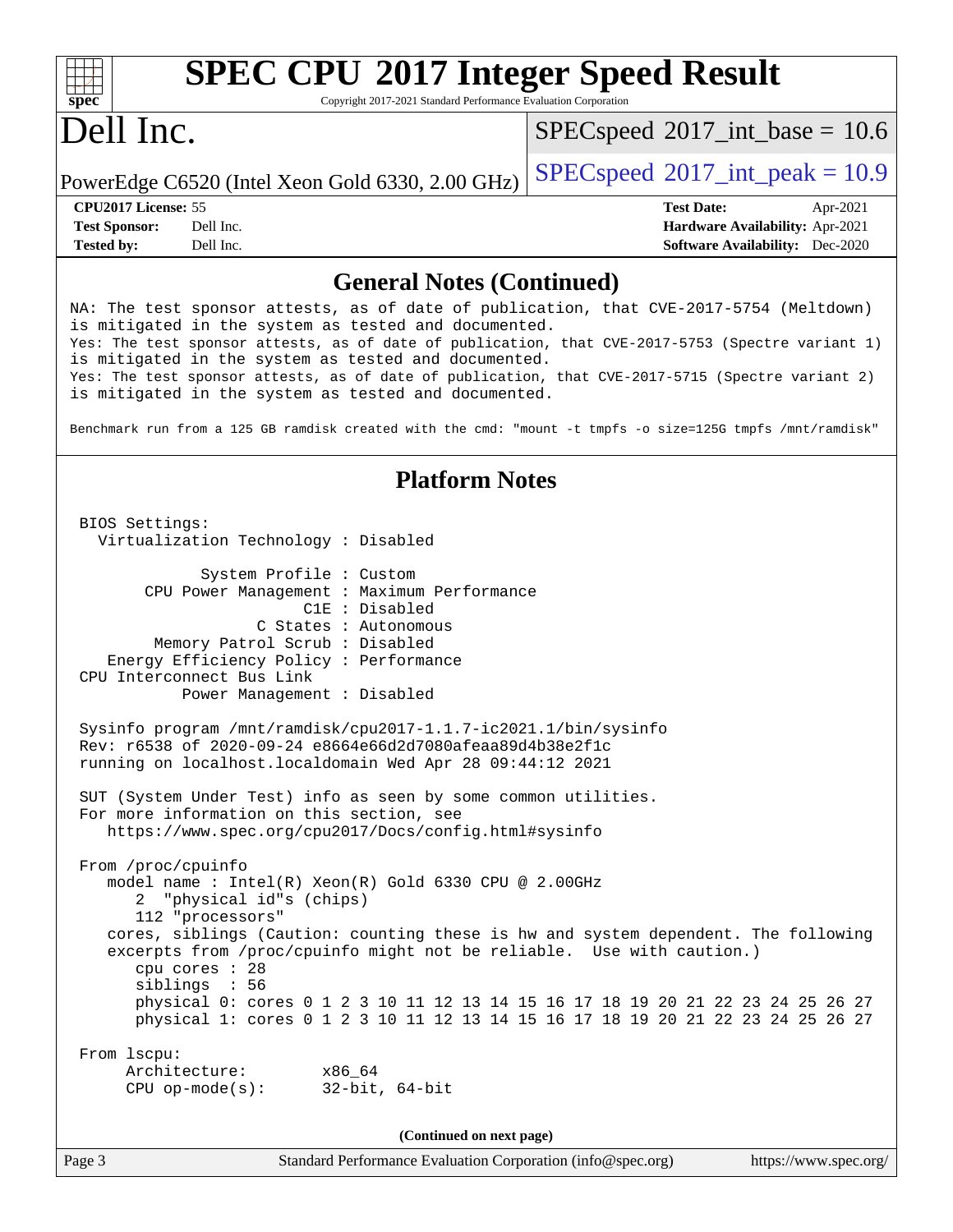

# **[SPEC CPU](http://www.spec.org/auto/cpu2017/Docs/result-fields.html#SPECCPU2017IntegerSpeedResult)[2017 Integer Speed Result](http://www.spec.org/auto/cpu2017/Docs/result-fields.html#SPECCPU2017IntegerSpeedResult)**

Copyright 2017-2021 Standard Performance Evaluation Corporation

## Dell Inc.

 $SPEC speed$ <sup>®</sup>[2017\\_int\\_base =](http://www.spec.org/auto/cpu2017/Docs/result-fields.html#SPECspeed2017intbase) 10.6

PowerEdge C6520 (Intel Xeon Gold 6330, 2.00 GHz)  $\left|$  [SPECspeed](http://www.spec.org/auto/cpu2017/Docs/result-fields.html#SPECspeed2017intpeak)<sup>®</sup>[2017\\_int\\_peak = 1](http://www.spec.org/auto/cpu2017/Docs/result-fields.html#SPECspeed2017intpeak)0.9

**[CPU2017 License:](http://www.spec.org/auto/cpu2017/Docs/result-fields.html#CPU2017License)** 55 **[Test Date:](http://www.spec.org/auto/cpu2017/Docs/result-fields.html#TestDate)** Apr-2021 **[Test Sponsor:](http://www.spec.org/auto/cpu2017/Docs/result-fields.html#TestSponsor)** Dell Inc. **[Hardware Availability:](http://www.spec.org/auto/cpu2017/Docs/result-fields.html#HardwareAvailability)** Apr-2021 **[Tested by:](http://www.spec.org/auto/cpu2017/Docs/result-fields.html#Testedby)** Dell Inc. **[Software Availability:](http://www.spec.org/auto/cpu2017/Docs/result-fields.html#SoftwareAvailability)** Dec-2020

#### **[Platform Notes \(Continued\)](http://www.spec.org/auto/cpu2017/Docs/result-fields.html#PlatformNotes)**

| Byte Order:<br>CPU(s):<br>On-line CPU(s) list: $0-111$ | Little Endian<br>112                                                                                              |  |  |  |  |  |
|--------------------------------------------------------|-------------------------------------------------------------------------------------------------------------------|--|--|--|--|--|
| Thread(s) per core:                                    | $\overline{a}$                                                                                                    |  |  |  |  |  |
| $Core(s)$ per socket:                                  | 28                                                                                                                |  |  |  |  |  |
| Socket(s):                                             | $\overline{a}$                                                                                                    |  |  |  |  |  |
| NUMA $node(s):$                                        | $\overline{a}$                                                                                                    |  |  |  |  |  |
| Vendor ID:                                             | GenuineIntel                                                                                                      |  |  |  |  |  |
| CPU family:                                            | 6                                                                                                                 |  |  |  |  |  |
| Model:                                                 | 106                                                                                                               |  |  |  |  |  |
| Model name:                                            | $Intel(R)$ Xeon $(R)$ Gold 6330 CPU @ 2.00GHz                                                                     |  |  |  |  |  |
| Stepping:<br>CPU MHz:                                  | 6<br>800.730                                                                                                      |  |  |  |  |  |
| BogoMIPS:                                              | 4000.00                                                                                                           |  |  |  |  |  |
| Virtualization:                                        | $VT - x$                                                                                                          |  |  |  |  |  |
| Lld cache:                                             | 48K                                                                                                               |  |  |  |  |  |
| Lli cache:                                             | 32K                                                                                                               |  |  |  |  |  |
| L2 cache:                                              | 1280K                                                                                                             |  |  |  |  |  |
| $L3$ cache:                                            | 43008K                                                                                                            |  |  |  |  |  |
| NUMA node0 CPU(s):                                     |                                                                                                                   |  |  |  |  |  |
|                                                        | 0, 2, 4, 6, 8, 10, 12, 14, 16, 18, 20, 22, 24, 26, 28, 30, 32, 34, 36, 38, 40, 42, 44, 46, 48, 50, 52, 54, 56, 58 |  |  |  |  |  |
|                                                        | ,60,62,64,66,68,70,72,74,76,78,80,82,84,86,88,90,92,94,96,98,100,102,104,106,108,110                              |  |  |  |  |  |
| NUMA nodel CPU(s):                                     |                                                                                                                   |  |  |  |  |  |
|                                                        | 1, 3, 5, 7, 9, 11, 13, 15, 17, 19, 21, 23, 25, 27, 29, 31, 33, 35, 37, 39, 41, 43, 45, 47, 49, 51, 53, 55, 57, 59 |  |  |  |  |  |
|                                                        | , 61, 63, 65, 67, 69, 71, 73, 75, 77, 79, 81, 83, 85, 87, 89, 91, 93, 95, 97, 99, 101, 103, 105, 107, 109, 111    |  |  |  |  |  |
| Flaqs:                                                 | fpu vme de pse tsc msr pae mce cx8 apic sep mtrr pge mca cmov                                                     |  |  |  |  |  |
|                                                        | pat pse36 clflush dts acpi mmx fxsr sse sse2 ss ht tm pbe syscall nx pdpelgb rdtscp                               |  |  |  |  |  |
|                                                        | lm constant_tsc art arch_perfmon pebs bts rep_good nopl xtopology nonstop_tsc cpuid                               |  |  |  |  |  |
|                                                        | aperfmperf pni pclmulqdq dtes64 monitor ds_cpl vmx smx est tm2 ssse3 sdbg fma cx16                                |  |  |  |  |  |
|                                                        | xtpr pdcm pcid dca sse4_1 sse4_2 x2apic movbe popcnt tsc_deadline_timer aes xsave                                 |  |  |  |  |  |
|                                                        | avx f16c rdrand lahf_lm abm 3dnowprefetch cpuid_fault epb cat_13 invpcid_single                                   |  |  |  |  |  |
|                                                        | intel_ppin ssbd mba ibrs ibpb stibp ibrs_enhanced tpr_shadow vnmi flexpriority ept                                |  |  |  |  |  |
|                                                        | vpid ept_ad fsgsbase tsc_adjust bmil hle avx2 smep bmi2 erms invpcid cqm rdt_a                                    |  |  |  |  |  |
|                                                        | avx512f avx512dq rdseed adx smap avx512ifma clflushopt clwb intel_pt avx512cd sha_ni                              |  |  |  |  |  |
|                                                        | avx512bw avx512vl xsaveopt xsavec xgetbvl xsaves cqm_llc cqm_occup_llc cqm_mbm_total                              |  |  |  |  |  |
|                                                        | cqm_mbm_local split_lock_detect wbnoinvd dtherm ida arat pln pts avx512vbmi umip pku                              |  |  |  |  |  |
|                                                        | ospke avx512_vbmi2 gfni vaes vpclmulqdq avx512_vnni avx512_bitalg tme                                             |  |  |  |  |  |
|                                                        | avx512 vpopcntdq la57 rdpid md clear pconfiq flush lld arch capabilities                                          |  |  |  |  |  |
|                                                        |                                                                                                                   |  |  |  |  |  |
| /proc/cpuinfo cache data                               |                                                                                                                   |  |  |  |  |  |
| cache size : 43008 KB                                  |                                                                                                                   |  |  |  |  |  |
|                                                        | From numactl --hardware WARNING: a numactl 'node' might or might not correspond to a                              |  |  |  |  |  |
| physical chip.                                         |                                                                                                                   |  |  |  |  |  |
| available: 2 nodes (0-1)                               |                                                                                                                   |  |  |  |  |  |
|                                                        | node 0 cpus: 0 2 4 6 8 10 12 14 16 18 20 22 24 26 28 30 32 34 36 38 40 42 44 46 48 50                             |  |  |  |  |  |
|                                                        | 52 54 56 58 60 62 64 66 68 70 72 74 76 78 80 82 84 86 88 90 92 94 96 98 100 102 104 106                           |  |  |  |  |  |
|                                                        |                                                                                                                   |  |  |  |  |  |
| (Continued on next page)                               |                                                                                                                   |  |  |  |  |  |
|                                                        |                                                                                                                   |  |  |  |  |  |

Page 4 Standard Performance Evaluation Corporation [\(info@spec.org\)](mailto:info@spec.org) <https://www.spec.org/>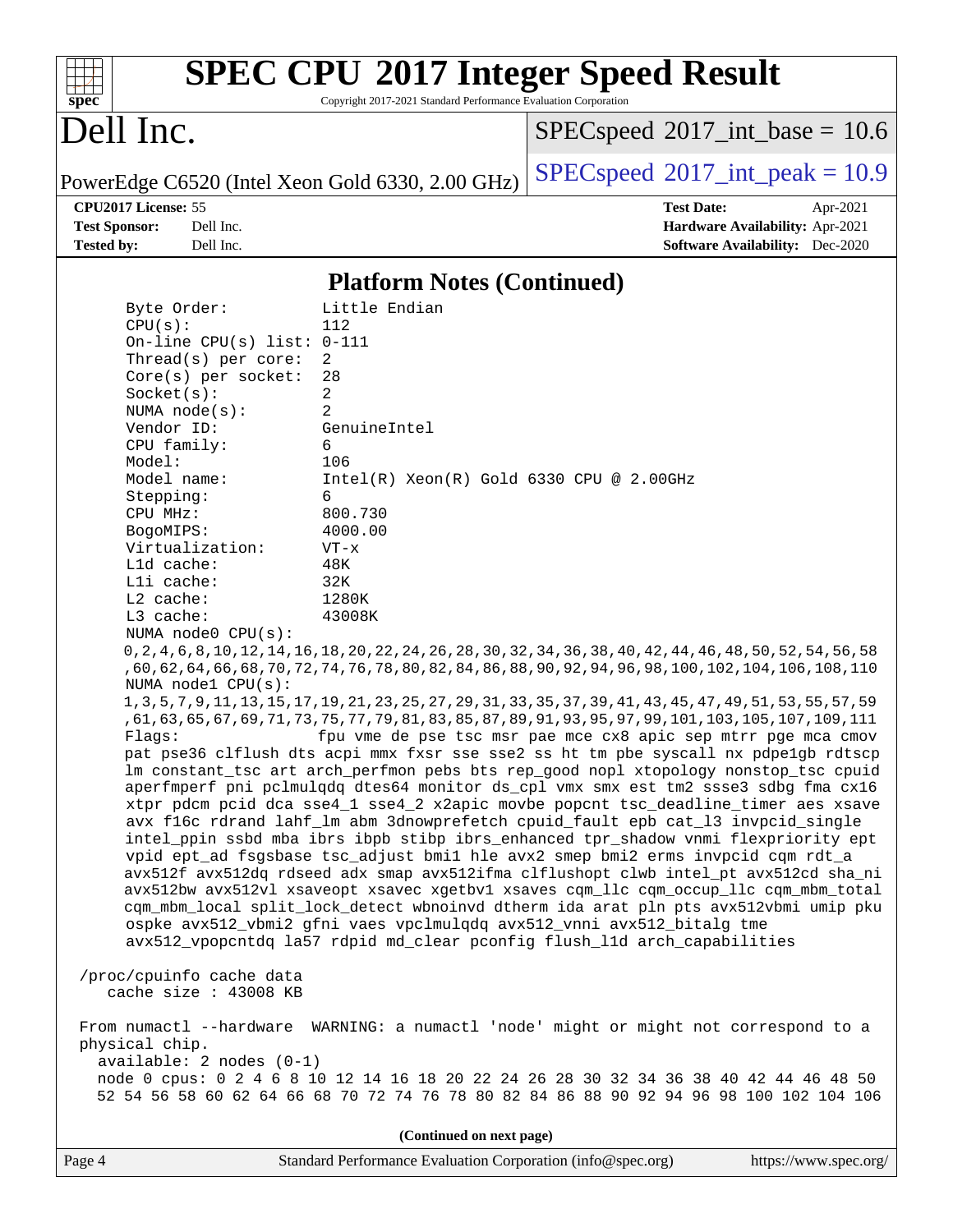| <b>SPEC CPU®2017 Integer Speed Result</b><br>Copyright 2017-2021 Standard Performance Evaluation Corporation<br>spec <sup>®</sup>                                                                                                                                                                                                                                                                                                                                                                                                                                                                                                                                                                                                                                                                                                                                                                                                                                                                                                                                                                                                                                                                                                                                                                                                                                                                                                           |                                                                                                                                |
|---------------------------------------------------------------------------------------------------------------------------------------------------------------------------------------------------------------------------------------------------------------------------------------------------------------------------------------------------------------------------------------------------------------------------------------------------------------------------------------------------------------------------------------------------------------------------------------------------------------------------------------------------------------------------------------------------------------------------------------------------------------------------------------------------------------------------------------------------------------------------------------------------------------------------------------------------------------------------------------------------------------------------------------------------------------------------------------------------------------------------------------------------------------------------------------------------------------------------------------------------------------------------------------------------------------------------------------------------------------------------------------------------------------------------------------------|--------------------------------------------------------------------------------------------------------------------------------|
| Dell Inc.                                                                                                                                                                                                                                                                                                                                                                                                                                                                                                                                                                                                                                                                                                                                                                                                                                                                                                                                                                                                                                                                                                                                                                                                                                                                                                                                                                                                                                   | $SPEC speed^{\circ}2017\_int\_base = 10.6$                                                                                     |
| PowerEdge C6520 (Intel Xeon Gold 6330, 2.00 GHz)                                                                                                                                                                                                                                                                                                                                                                                                                                                                                                                                                                                                                                                                                                                                                                                                                                                                                                                                                                                                                                                                                                                                                                                                                                                                                                                                                                                            | $SPEC speed^{\circ}2017\_int\_peak = 10.9$                                                                                     |
| CPU2017 License: 55                                                                                                                                                                                                                                                                                                                                                                                                                                                                                                                                                                                                                                                                                                                                                                                                                                                                                                                                                                                                                                                                                                                                                                                                                                                                                                                                                                                                                         | <b>Test Date:</b><br>Apr-2021                                                                                                  |
| Dell Inc.<br><b>Test Sponsor:</b>                                                                                                                                                                                                                                                                                                                                                                                                                                                                                                                                                                                                                                                                                                                                                                                                                                                                                                                                                                                                                                                                                                                                                                                                                                                                                                                                                                                                           | Hardware Availability: Apr-2021                                                                                                |
| <b>Tested by:</b><br>Dell Inc.                                                                                                                                                                                                                                                                                                                                                                                                                                                                                                                                                                                                                                                                                                                                                                                                                                                                                                                                                                                                                                                                                                                                                                                                                                                                                                                                                                                                              | <b>Software Availability:</b> Dec-2020                                                                                         |
| <b>Platform Notes (Continued)</b>                                                                                                                                                                                                                                                                                                                                                                                                                                                                                                                                                                                                                                                                                                                                                                                                                                                                                                                                                                                                                                                                                                                                                                                                                                                                                                                                                                                                           |                                                                                                                                |
| 108 110<br>node 0 size: 240756 MB<br>node 0 free: 212628 MB<br>node 1 cpus: 1 3 5 7 9 11 13 15 17 19 21 23 25 27 29 31 33 35 37 39 41 43 45 47 49 51<br>53 55 57 59 61 63 65 67 69 71 73 75 77 79 81 83 85 87 89 91 93 95 97 99 101 103 105 107<br>109 111<br>node 1 size: 243453 MB<br>node 1 free: 223479 MB<br>node distances:<br>node<br>0<br>1<br>0 :<br>10<br>20<br>1:<br>20<br>10<br>From /proc/meminfo<br>MemTotal:<br>527795800 kB<br>HugePages_Total:<br>0<br>Hugepagesize:<br>2048 kB<br>/sbin/tuned-adm active<br>Current active profile: throughput-performance<br>From /etc/*release* /etc/*version*<br>os-release:<br>NAME="Red Hat Enterprise Linux"<br>VERSION="8.3 (Ootpa)"<br>$ID="rhe1"$<br>ID_LIKE="fedora"<br>VERSION_ID="8.3"<br>PLATFORM_ID="platform:el8"<br>PRETTY_NAME="Red Hat Enterprise Linux 8.3 (Ootpa)"<br>ANSI_COLOR="0;31"<br>redhat-release: Red Hat Enterprise Linux release 8.3 (Ootpa)<br>system-release: Red Hat Enterprise Linux release 8.3 (Ootpa)<br>system-release-cpe: cpe:/o:redhat:enterprise_linux:8.3:ga<br>uname $-a$ :<br>Linux localhost.localdomain 4.18.0-240.el8.x86_64 #1 SMP Wed Sep 23 05:13:10 EDT 2020<br>x86_64 x86_64 x86_64 GNU/Linux<br>Kernel self-reported vulnerability status:<br>CVE-2018-12207 (iTLB Multihit):<br>CVE-2018-3620 (L1 Terminal Fault):<br>Microarchitectural Data Sampling:<br>CVE-2017-5754 (Meltdown):<br>CVE-2018-3639 (Speculative Store Bypass): | Not affected<br>Not affected<br>Not affected<br>Not affected<br>Mitigation: Speculative Store<br>Bypass disabled via prctl and |
| (Continued on next page)                                                                                                                                                                                                                                                                                                                                                                                                                                                                                                                                                                                                                                                                                                                                                                                                                                                                                                                                                                                                                                                                                                                                                                                                                                                                                                                                                                                                                    |                                                                                                                                |
| Page 5<br>Standard Performance Evaluation Corporation (info@spec.org)                                                                                                                                                                                                                                                                                                                                                                                                                                                                                                                                                                                                                                                                                                                                                                                                                                                                                                                                                                                                                                                                                                                                                                                                                                                                                                                                                                       | https://www.spec.org/                                                                                                          |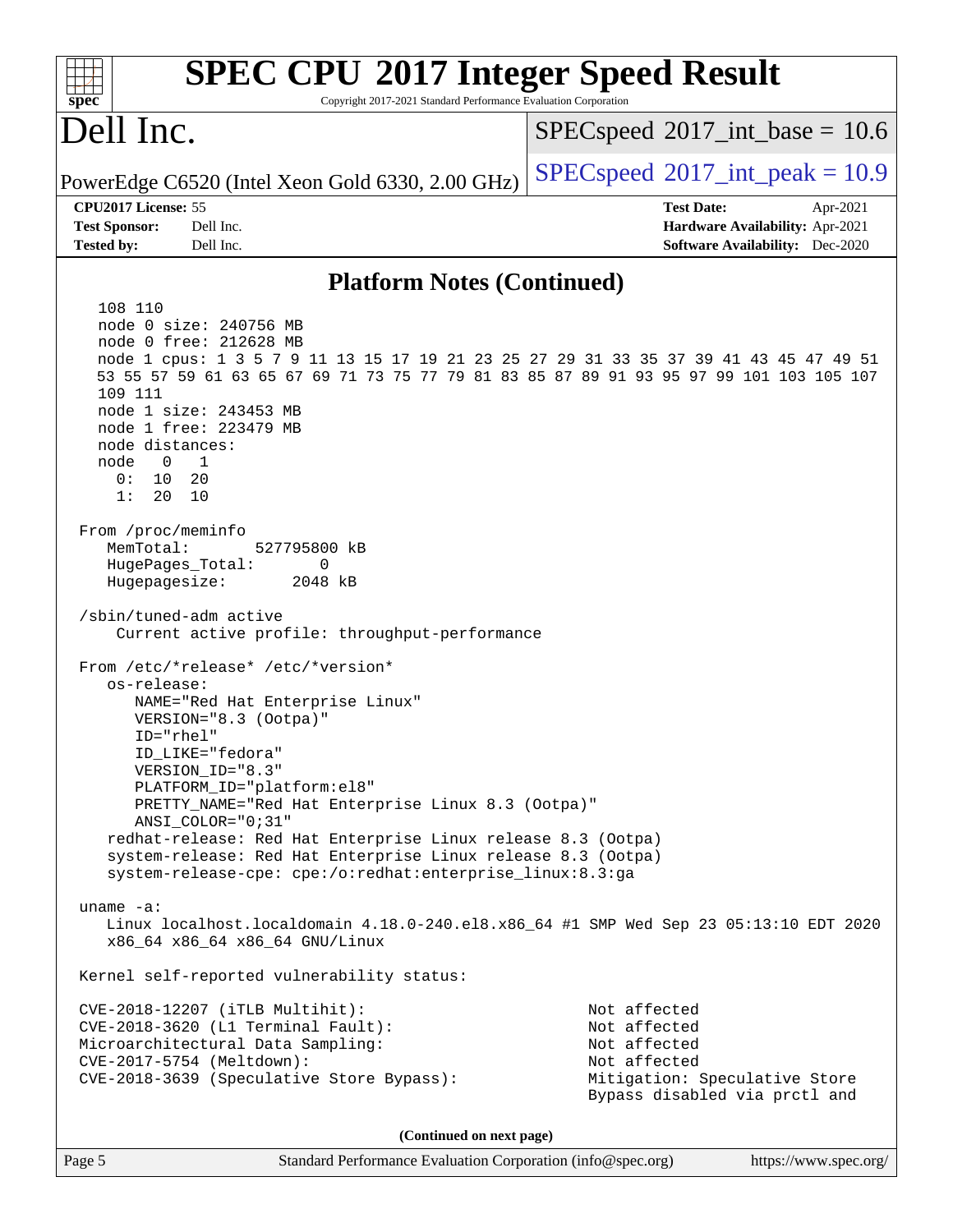| <b>SPEC CPU®2017 Integer Speed Result</b><br>Copyright 2017-2021 Standard Performance Evaluation Corporation<br>$spec^*$                                                                                                                                                                                                                                                                                                            |                                                                                                            |  |  |  |  |  |  |  |
|-------------------------------------------------------------------------------------------------------------------------------------------------------------------------------------------------------------------------------------------------------------------------------------------------------------------------------------------------------------------------------------------------------------------------------------|------------------------------------------------------------------------------------------------------------|--|--|--|--|--|--|--|
| Dell Inc.                                                                                                                                                                                                                                                                                                                                                                                                                           | $SPEC speed$ <sup>®</sup> 2017_int_base = 10.6                                                             |  |  |  |  |  |  |  |
| PowerEdge C6520 (Intel Xeon Gold 6330, 2.00 GHz)                                                                                                                                                                                                                                                                                                                                                                                    | $SPEC speed^{\circ}2017\_int\_peak = 10.9$                                                                 |  |  |  |  |  |  |  |
| CPU2017 License: 55<br>Dell Inc.<br><b>Test Sponsor:</b><br>Dell Inc.<br><b>Tested by:</b>                                                                                                                                                                                                                                                                                                                                          | <b>Test Date:</b><br>Apr-2021<br>Hardware Availability: Apr-2021<br><b>Software Availability:</b> Dec-2020 |  |  |  |  |  |  |  |
| <b>Platform Notes (Continued)</b>                                                                                                                                                                                                                                                                                                                                                                                                   |                                                                                                            |  |  |  |  |  |  |  |
| CVE-2017-5753 (Spectre variant 1):                                                                                                                                                                                                                                                                                                                                                                                                  | seccomp<br>Mitigation: usercopy/swapgs<br>barriers and __user pointer<br>sanitization                      |  |  |  |  |  |  |  |
| $CVE-2017-5715$ (Spectre variant 2):                                                                                                                                                                                                                                                                                                                                                                                                | Mitigation: Enhanced IBRS, IBPB:<br>conditional, RSB filling                                               |  |  |  |  |  |  |  |
| CVE-2020-0543 (Special Register Buffer Data Sampling): Not affected<br>CVE-2019-11135 (TSX Asynchronous Abort):                                                                                                                                                                                                                                                                                                                     | Not affected                                                                                               |  |  |  |  |  |  |  |
| run-level 3 Apr 23 09:48                                                                                                                                                                                                                                                                                                                                                                                                            |                                                                                                            |  |  |  |  |  |  |  |
| SPEC is set to: /mnt/ramdisk/cpu2017-1.1.7-ic2021.1<br>Size Used Avail Use% Mounted on<br>Filesystem<br>Type<br>tmpfs<br>tmpfs 125G<br>67G                                                                                                                                                                                                                                                                                          | 59G 54% / mnt/ramdisk                                                                                      |  |  |  |  |  |  |  |
| From /sys/devices/virtual/dmi/id<br>Vendor:<br>Dell Inc.<br>Product:<br>PowerEdge C6520<br>Product Family: PowerEdge                                                                                                                                                                                                                                                                                                                |                                                                                                            |  |  |  |  |  |  |  |
| Additional information from dmidecode follows. WARNING: Use caution when you interpret<br>this section. The 'dmidecode' program reads system data which is "intended to allow<br>hardware to be accurately determined", but the intent may not be met, as there are<br>frequent changes to hardware, firmware, and the "DMTF SMBIOS" standard.<br>Memory:<br>6x 00AD063200AD HMA84GR7CJR4N-XN 32 GB 2 rank 3200, configured at 2933 |                                                                                                            |  |  |  |  |  |  |  |
| 10x 00AD063200AD HMAA4GR7AJR8N-XN 32 GB 2 rank 3200, configured at 2933                                                                                                                                                                                                                                                                                                                                                             |                                                                                                            |  |  |  |  |  |  |  |
| BIOS:<br>BIOS Vendor: Dell Inc.<br>BIOS Version: 1.1.2<br>BIOS Date:<br>04/09/2021<br>BIOS Revision: 1.1                                                                                                                                                                                                                                                                                                                            |                                                                                                            |  |  |  |  |  |  |  |
| (End of data from sysinfo program)                                                                                                                                                                                                                                                                                                                                                                                                  |                                                                                                            |  |  |  |  |  |  |  |
| <b>Compiler Version Notes</b>                                                                                                                                                                                                                                                                                                                                                                                                       |                                                                                                            |  |  |  |  |  |  |  |
| 600.perlbench_s(peak)<br>C                                                                                                                                                                                                                                                                                                                                                                                                          |                                                                                                            |  |  |  |  |  |  |  |
| $Intel(R)$ C Intel(R) 64 Compiler Classic for applications running on Intel(R)<br>64, Version 2021.1 Build 20201112_000000<br>Copyright (C) 1985-2020 Intel Corporation. All rights reserved.                                                                                                                                                                                                                                       |                                                                                                            |  |  |  |  |  |  |  |
| (Continued on next page)                                                                                                                                                                                                                                                                                                                                                                                                            |                                                                                                            |  |  |  |  |  |  |  |

Page 6 Standard Performance Evaluation Corporation [\(info@spec.org\)](mailto:info@spec.org) <https://www.spec.org/>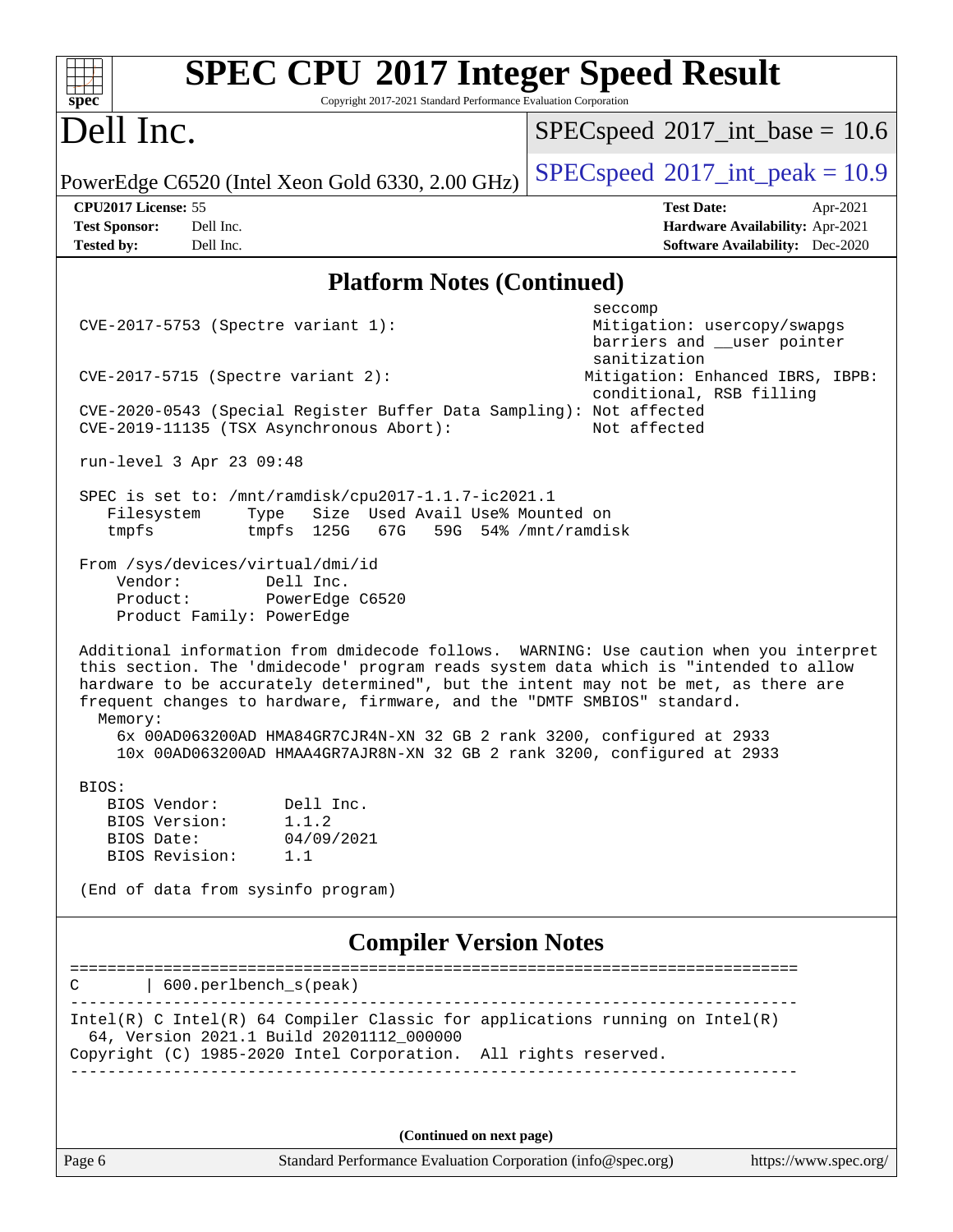| Dell Inc.                                                        |                                                                                                                                                                                                                             | $SPEC speed^{\circ}2017\_int\_base = 10.6$                                                                 |
|------------------------------------------------------------------|-----------------------------------------------------------------------------------------------------------------------------------------------------------------------------------------------------------------------------|------------------------------------------------------------------------------------------------------------|
|                                                                  | PowerEdge C6520 (Intel Xeon Gold 6330, 2.00 GHz)                                                                                                                                                                            | $SPEC speed^{\circ}2017\_int\_peak = 10.9$                                                                 |
| CPU2017 License: 55<br><b>Test Sponsor:</b><br><b>Tested by:</b> | Dell Inc.<br>Dell Inc.                                                                                                                                                                                                      | <b>Test Date:</b><br>Apr-2021<br>Hardware Availability: Apr-2021<br><b>Software Availability:</b> Dec-2020 |
|                                                                  | <b>Compiler Version Notes (Continued)</b>                                                                                                                                                                                   |                                                                                                            |
| С                                                                | ==================<br>600.perlbench_s(base) 602.gcc_s(base, peak) 605.mcf_s(base, peak)<br>$625.x264_s(base, peak)$ $657.xz_s(base, peak)$                                                                                  |                                                                                                            |
|                                                                  | $Intel(R)$ oneAPI DPC++/C++ Compiler for applications running on Intel(R) 64,<br>Version 2021.1 Build 20201113<br>Copyright (C) 1985-2020 Intel Corporation. All rights reserved.                                           |                                                                                                            |
| С                                                                | 600.perlbench_s(peak)                                                                                                                                                                                                       | ===============================                                                                            |
|                                                                  | $Intel(R)$ C Intel(R) 64 Compiler Classic for applications running on Intel(R)<br>64, Version 2021.1 Build 20201112_000000<br>Copyright (C) 1985-2020 Intel Corporation. All rights reserved.                               |                                                                                                            |
|                                                                  |                                                                                                                                                                                                                             |                                                                                                            |
|                                                                  | 600.perlbench_s(base) 602.gcc_s(base, peak) 605.mcf_s(base, peak)<br>625.x264_s(base, peak) 657.xz_s(base, peak)                                                                                                            |                                                                                                            |
|                                                                  | Intel(R) oneAPI DPC++/C++ Compiler for applications running on Intel(R) $64$ ,<br>Version 2021.1 Build 20201113<br>Copyright (C) 1985-2020 Intel Corporation. All rights reserved.                                          |                                                                                                            |
|                                                                  | 620.omnetpp_s(base, peak) 623.xalancbmk_s(base, peak)<br>631.deepsjeng_s(base, peak) 641.leela_s(base, peak)                                                                                                                |                                                                                                            |
|                                                                  | Intel(R) oneAPI DPC++/C++ Compiler for applications running on Intel(R) $64$ ,<br>Version 2021.1 Build 20201113<br>Copyright (C) 1985-2020 Intel Corporation. All rights reserved.<br>_____________________________________ |                                                                                                            |
| С<br>$C++$                                                       | Fortran   648. exchange2_s(base, peak)<br>_____________________________________                                                                                                                                             |                                                                                                            |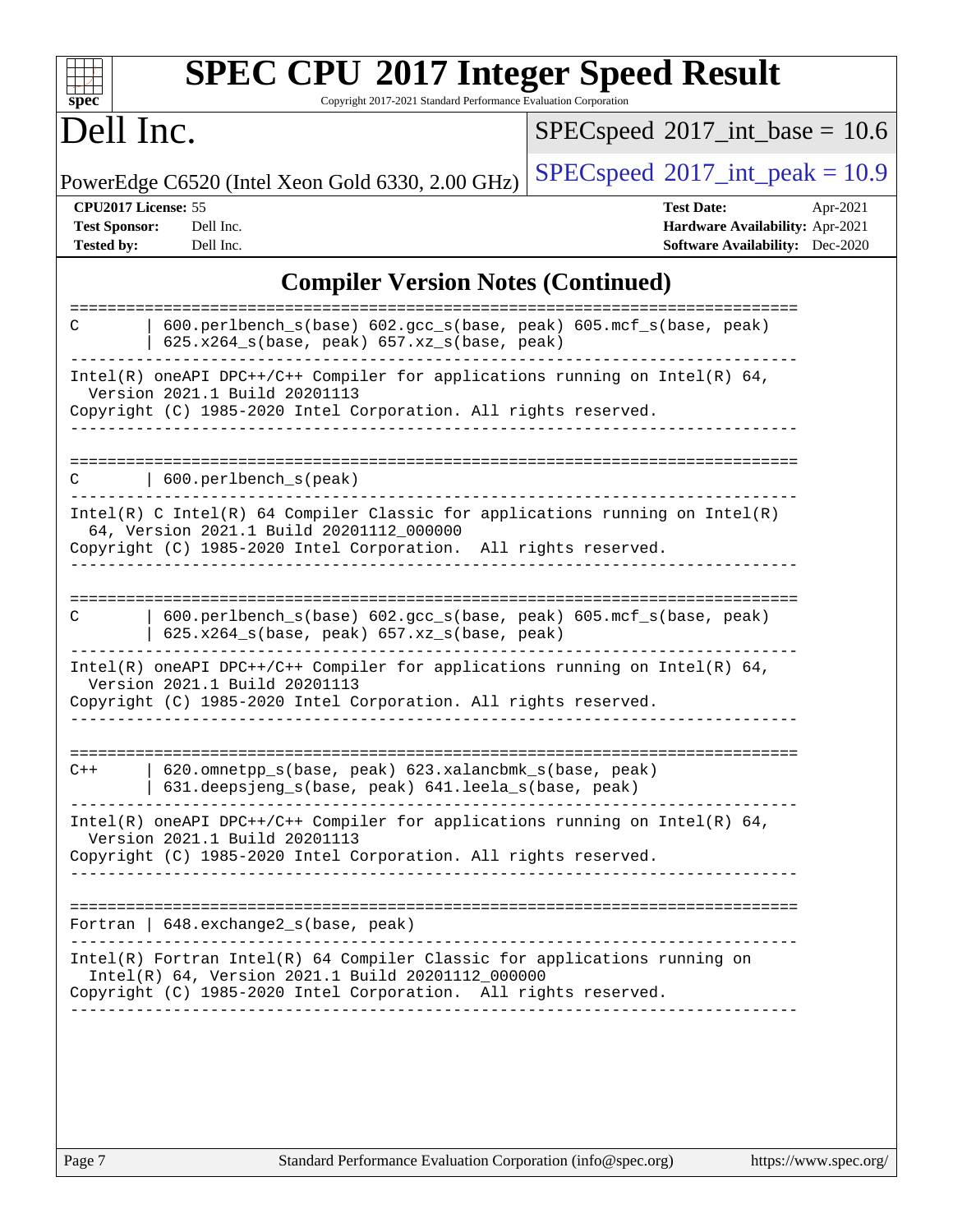#### $\pm t$ **[spec](http://www.spec.org/)**

# **[SPEC CPU](http://www.spec.org/auto/cpu2017/Docs/result-fields.html#SPECCPU2017IntegerSpeedResult)[2017 Integer Speed Result](http://www.spec.org/auto/cpu2017/Docs/result-fields.html#SPECCPU2017IntegerSpeedResult)**

Copyright 2017-2021 Standard Performance Evaluation Corporation

## Dell Inc.

 $SPECspeed^{\circ}2017\_int\_base = 10.6$  $SPECspeed^{\circ}2017\_int\_base = 10.6$ 

PowerEdge C6520 (Intel Xeon Gold 6330, 2.00 GHz)  $\left|$  [SPECspeed](http://www.spec.org/auto/cpu2017/Docs/result-fields.html#SPECspeed2017intpeak)®[2017\\_int\\_peak = 1](http://www.spec.org/auto/cpu2017/Docs/result-fields.html#SPECspeed2017intpeak)0.9

**[CPU2017 License:](http://www.spec.org/auto/cpu2017/Docs/result-fields.html#CPU2017License)** 55 **[Test Date:](http://www.spec.org/auto/cpu2017/Docs/result-fields.html#TestDate)** Apr-2021 **[Test Sponsor:](http://www.spec.org/auto/cpu2017/Docs/result-fields.html#TestSponsor)** Dell Inc. **[Hardware Availability:](http://www.spec.org/auto/cpu2017/Docs/result-fields.html#HardwareAvailability)** Apr-2021 **[Tested by:](http://www.spec.org/auto/cpu2017/Docs/result-fields.html#Testedby)** Dell Inc. **[Software Availability:](http://www.spec.org/auto/cpu2017/Docs/result-fields.html#SoftwareAvailability)** Dec-2020

## **[Base Compiler Invocation](http://www.spec.org/auto/cpu2017/Docs/result-fields.html#BaseCompilerInvocation)**

[C benchmarks:](http://www.spec.org/auto/cpu2017/Docs/result-fields.html#Cbenchmarks)

[icx](http://www.spec.org/cpu2017/results/res2021q2/cpu2017-20210510-26114.flags.html#user_CCbase_intel_icx_fe2d28d19ae2a5db7c42fe0f2a2aed77cb715edd4aeb23434404a8be6683fe239869bb6ca8154ca98265c2e3b9226a719a0efe2953a4a7018c379b7010ccf087)

[C++ benchmarks:](http://www.spec.org/auto/cpu2017/Docs/result-fields.html#CXXbenchmarks) [icpx](http://www.spec.org/cpu2017/results/res2021q2/cpu2017-20210510-26114.flags.html#user_CXXbase_intel_icpx_1e918ed14c436bf4b9b7c8bcdd51d4539fc71b3df010bd1e9f8732d9c34c2b2914e48204a846820f3c0ebb4095dea797a5c30b458ac0b6dffac65d78f781f5ca)

[Fortran benchmarks](http://www.spec.org/auto/cpu2017/Docs/result-fields.html#Fortranbenchmarks): [ifort](http://www.spec.org/cpu2017/results/res2021q2/cpu2017-20210510-26114.flags.html#user_FCbase_intel_ifort_8111460550e3ca792625aed983ce982f94888b8b503583aa7ba2b8303487b4d8a21a13e7191a45c5fd58ff318f48f9492884d4413fa793fd88dd292cad7027ca)

## **[Base Portability Flags](http://www.spec.org/auto/cpu2017/Docs/result-fields.html#BasePortabilityFlags)**

 600.perlbench\_s: [-DSPEC\\_LP64](http://www.spec.org/cpu2017/results/res2021q2/cpu2017-20210510-26114.flags.html#b600.perlbench_s_basePORTABILITY_DSPEC_LP64) [-DSPEC\\_LINUX\\_X64](http://www.spec.org/cpu2017/results/res2021q2/cpu2017-20210510-26114.flags.html#b600.perlbench_s_baseCPORTABILITY_DSPEC_LINUX_X64) 602.gcc\_s: [-DSPEC\\_LP64](http://www.spec.org/cpu2017/results/res2021q2/cpu2017-20210510-26114.flags.html#suite_basePORTABILITY602_gcc_s_DSPEC_LP64) 605.mcf\_s: [-DSPEC\\_LP64](http://www.spec.org/cpu2017/results/res2021q2/cpu2017-20210510-26114.flags.html#suite_basePORTABILITY605_mcf_s_DSPEC_LP64) 620.omnetpp\_s: [-DSPEC\\_LP64](http://www.spec.org/cpu2017/results/res2021q2/cpu2017-20210510-26114.flags.html#suite_basePORTABILITY620_omnetpp_s_DSPEC_LP64) 623.xalancbmk\_s: [-DSPEC\\_LP64](http://www.spec.org/cpu2017/results/res2021q2/cpu2017-20210510-26114.flags.html#suite_basePORTABILITY623_xalancbmk_s_DSPEC_LP64) [-DSPEC\\_LINUX](http://www.spec.org/cpu2017/results/res2021q2/cpu2017-20210510-26114.flags.html#b623.xalancbmk_s_baseCXXPORTABILITY_DSPEC_LINUX) 625.x264\_s: [-DSPEC\\_LP64](http://www.spec.org/cpu2017/results/res2021q2/cpu2017-20210510-26114.flags.html#suite_basePORTABILITY625_x264_s_DSPEC_LP64) 631.deepsjeng\_s: [-DSPEC\\_LP64](http://www.spec.org/cpu2017/results/res2021q2/cpu2017-20210510-26114.flags.html#suite_basePORTABILITY631_deepsjeng_s_DSPEC_LP64) 641.leela\_s: [-DSPEC\\_LP64](http://www.spec.org/cpu2017/results/res2021q2/cpu2017-20210510-26114.flags.html#suite_basePORTABILITY641_leela_s_DSPEC_LP64) 648.exchange2\_s: [-DSPEC\\_LP64](http://www.spec.org/cpu2017/results/res2021q2/cpu2017-20210510-26114.flags.html#suite_basePORTABILITY648_exchange2_s_DSPEC_LP64) 657.xz\_s: [-DSPEC\\_LP64](http://www.spec.org/cpu2017/results/res2021q2/cpu2017-20210510-26114.flags.html#suite_basePORTABILITY657_xz_s_DSPEC_LP64)

## **[Base Optimization Flags](http://www.spec.org/auto/cpu2017/Docs/result-fields.html#BaseOptimizationFlags)**

[C benchmarks](http://www.spec.org/auto/cpu2017/Docs/result-fields.html#Cbenchmarks):

[-DSPEC\\_OPENMP](http://www.spec.org/cpu2017/results/res2021q2/cpu2017-20210510-26114.flags.html#suite_CCbase_DSPEC_OPENMP) [-std=c11](http://www.spec.org/cpu2017/results/res2021q2/cpu2017-20210510-26114.flags.html#user_CCbase_std-icc-std_0e1c27790398a4642dfca32ffe6c27b5796f9c2d2676156f2e42c9c44eaad0c049b1cdb667a270c34d979996257aeb8fc440bfb01818dbc9357bd9d174cb8524) [-m64](http://www.spec.org/cpu2017/results/res2021q2/cpu2017-20210510-26114.flags.html#user_CCbase_m64-icc) [-fiopenmp](http://www.spec.org/cpu2017/results/res2021q2/cpu2017-20210510-26114.flags.html#user_CCbase_fiopenmp_4cde26b3fcccd23bd0bb70af4efc204325d72839eefa1147e34201101709f20b3deb62aad96701dea148529bf4ca48c90b72f3bf837ca148e297cf8a0ba6feb7) [-Wl,-z,muldefs](http://www.spec.org/cpu2017/results/res2021q2/cpu2017-20210510-26114.flags.html#user_CCbase_link_force_multiple1_b4cbdb97b34bdee9ceefcfe54f4c8ea74255f0b02a4b23e853cdb0e18eb4525ac79b5a88067c842dd0ee6996c24547a27a4b99331201badda8798ef8a743f577) [-xCORE-AVX512](http://www.spec.org/cpu2017/results/res2021q2/cpu2017-20210510-26114.flags.html#user_CCbase_f-xCORE-AVX512) [-O3](http://www.spec.org/cpu2017/results/res2021q2/cpu2017-20210510-26114.flags.html#user_CCbase_f-O3) [-ffast-math](http://www.spec.org/cpu2017/results/res2021q2/cpu2017-20210510-26114.flags.html#user_CCbase_f-ffast-math) [-flto](http://www.spec.org/cpu2017/results/res2021q2/cpu2017-20210510-26114.flags.html#user_CCbase_f-flto) [-mfpmath=sse](http://www.spec.org/cpu2017/results/res2021q2/cpu2017-20210510-26114.flags.html#user_CCbase_f-mfpmath_70eb8fac26bde974f8ab713bc9086c5621c0b8d2f6c86f38af0bd7062540daf19db5f3a066d8c6684be05d84c9b6322eb3b5be6619d967835195b93d6c02afa1) [-funroll-loops](http://www.spec.org/cpu2017/results/res2021q2/cpu2017-20210510-26114.flags.html#user_CCbase_f-funroll-loops) [-qopt-mem-layout-trans=4](http://www.spec.org/cpu2017/results/res2021q2/cpu2017-20210510-26114.flags.html#user_CCbase_f-qopt-mem-layout-trans_fa39e755916c150a61361b7846f310bcdf6f04e385ef281cadf3647acec3f0ae266d1a1d22d972a7087a248fd4e6ca390a3634700869573d231a252c784941a8) [-mbranches-within-32B-boundaries](http://www.spec.org/cpu2017/results/res2021q2/cpu2017-20210510-26114.flags.html#user_CCbase_f-mbranches-within-32B-boundaries) [-L/usr/local/jemalloc64-5.0.1/lib](http://www.spec.org/cpu2017/results/res2021q2/cpu2017-20210510-26114.flags.html#user_CCbase_jemalloc_link_path64_1_cc289568b1a6c0fd3b62c91b824c27fcb5af5e8098e6ad028160d21144ef1b8aef3170d2acf0bee98a8da324cfe4f67d0a3d0c4cc4673d993d694dc2a0df248b) [-ljemalloc](http://www.spec.org/cpu2017/results/res2021q2/cpu2017-20210510-26114.flags.html#user_CCbase_jemalloc_link_lib_d1249b907c500fa1c0672f44f562e3d0f79738ae9e3c4a9c376d49f265a04b9c99b167ecedbf6711b3085be911c67ff61f150a17b3472be731631ba4d0471706)

[C++ benchmarks:](http://www.spec.org/auto/cpu2017/Docs/result-fields.html#CXXbenchmarks)

[-DSPEC\\_OPENMP](http://www.spec.org/cpu2017/results/res2021q2/cpu2017-20210510-26114.flags.html#suite_CXXbase_DSPEC_OPENMP) [-m64](http://www.spec.org/cpu2017/results/res2021q2/cpu2017-20210510-26114.flags.html#user_CXXbase_m64-icc) [-Wl,-z,muldefs](http://www.spec.org/cpu2017/results/res2021q2/cpu2017-20210510-26114.flags.html#user_CXXbase_link_force_multiple1_b4cbdb97b34bdee9ceefcfe54f4c8ea74255f0b02a4b23e853cdb0e18eb4525ac79b5a88067c842dd0ee6996c24547a27a4b99331201badda8798ef8a743f577) [-xCORE-AVX512](http://www.spec.org/cpu2017/results/res2021q2/cpu2017-20210510-26114.flags.html#user_CXXbase_f-xCORE-AVX512) [-O3](http://www.spec.org/cpu2017/results/res2021q2/cpu2017-20210510-26114.flags.html#user_CXXbase_f-O3) [-ffast-math](http://www.spec.org/cpu2017/results/res2021q2/cpu2017-20210510-26114.flags.html#user_CXXbase_f-ffast-math) [-flto](http://www.spec.org/cpu2017/results/res2021q2/cpu2017-20210510-26114.flags.html#user_CXXbase_f-flto) [-mfpmath=sse](http://www.spec.org/cpu2017/results/res2021q2/cpu2017-20210510-26114.flags.html#user_CXXbase_f-mfpmath_70eb8fac26bde974f8ab713bc9086c5621c0b8d2f6c86f38af0bd7062540daf19db5f3a066d8c6684be05d84c9b6322eb3b5be6619d967835195b93d6c02afa1) [-funroll-loops](http://www.spec.org/cpu2017/results/res2021q2/cpu2017-20210510-26114.flags.html#user_CXXbase_f-funroll-loops) [-qopt-mem-layout-trans=4](http://www.spec.org/cpu2017/results/res2021q2/cpu2017-20210510-26114.flags.html#user_CXXbase_f-qopt-mem-layout-trans_fa39e755916c150a61361b7846f310bcdf6f04e385ef281cadf3647acec3f0ae266d1a1d22d972a7087a248fd4e6ca390a3634700869573d231a252c784941a8) [-mbranches-within-32B-boundaries](http://www.spec.org/cpu2017/results/res2021q2/cpu2017-20210510-26114.flags.html#user_CXXbase_f-mbranches-within-32B-boundaries) [-L/opt/intel/oneapi/compiler/2021.1.1/linux/compiler/lib/intel64\\_lin/](http://www.spec.org/cpu2017/results/res2021q2/cpu2017-20210510-26114.flags.html#user_CXXbase_linkpath_765a8c93c4ea33dfc565a33ecb48f4f7d02a6338709b3b362f341eb203a06426ce1d12ded4c7809f6ab6cf0e9f5515cffeb4efc405b63f85dc27a83bbbdeb3a3) [-lqkmalloc](http://www.spec.org/cpu2017/results/res2021q2/cpu2017-20210510-26114.flags.html#user_CXXbase_qkmalloc_link_lib_79a818439969f771c6bc311cfd333c00fc099dad35c030f5aab9dda831713d2015205805422f83de8875488a2991c0a156aaa600e1f9138f8fc37004abc96dc5)

[Fortran benchmarks](http://www.spec.org/auto/cpu2017/Docs/result-fields.html#Fortranbenchmarks):

|                                                  |  |  | -m64 -xCORE-AVX512 -03 -ipo -no-prec-div -qopt-mem-layout-trans=4 |
|--------------------------------------------------|--|--|-------------------------------------------------------------------|
| -nostandard-realloc-lhs -align array32byte -auto |  |  |                                                                   |
| -mbranches-within-32B-boundaries                 |  |  |                                                                   |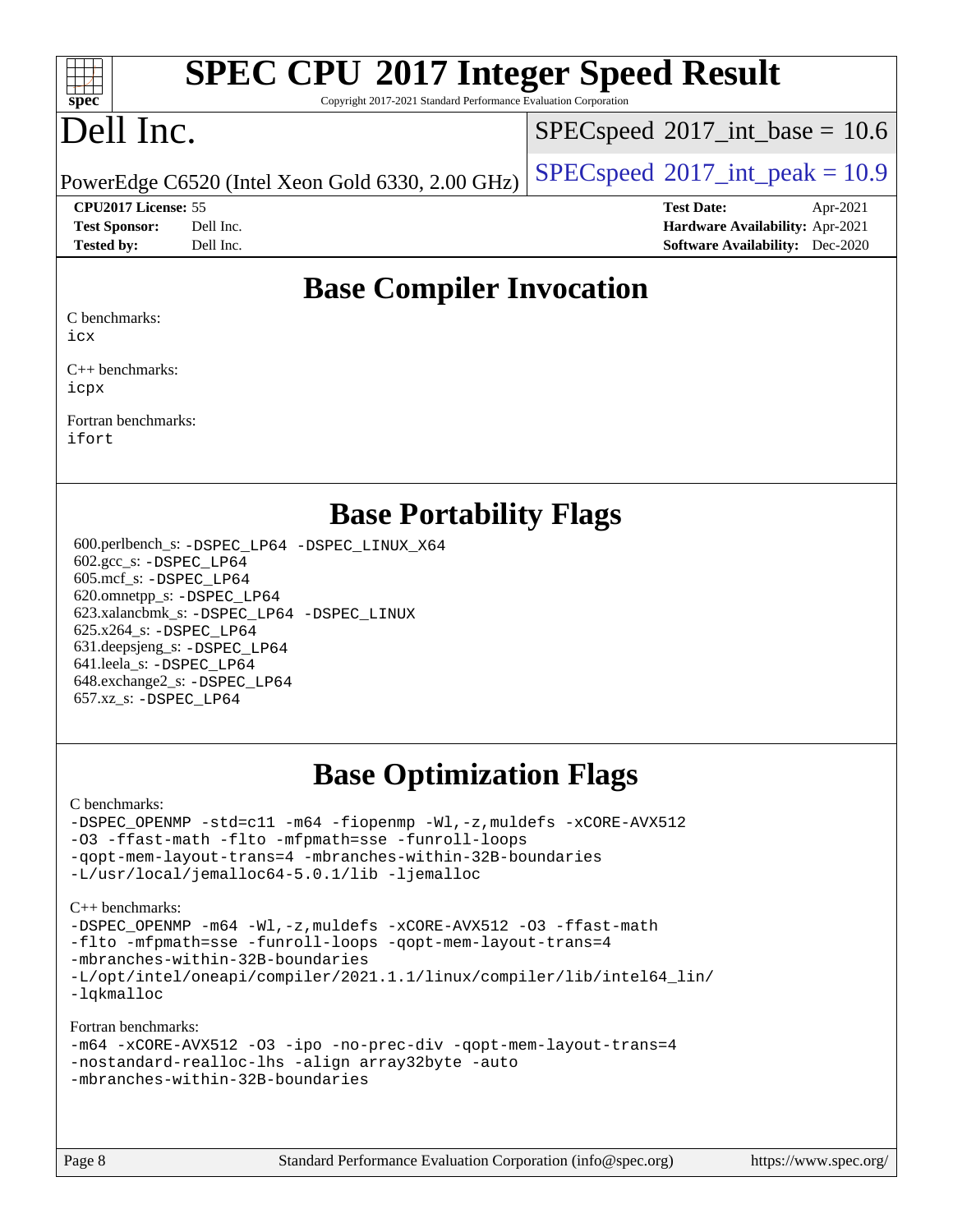# **[SPEC CPU](http://www.spec.org/auto/cpu2017/Docs/result-fields.html#SPECCPU2017IntegerSpeedResult)[2017 Integer Speed Result](http://www.spec.org/auto/cpu2017/Docs/result-fields.html#SPECCPU2017IntegerSpeedResult)**

Copyright 2017-2021 Standard Performance Evaluation Corporation

# Dell Inc.

**[spec](http://www.spec.org/)**

 $+\ +$ 

 $SPECspeed^{\circ}2017\_int\_base = 10.6$  $SPECspeed^{\circ}2017\_int\_base = 10.6$ 

PowerEdge C6520 (Intel Xeon Gold 6330, 2.00 GHz)  $\left|$  [SPECspeed](http://www.spec.org/auto/cpu2017/Docs/result-fields.html#SPECspeed2017intpeak)<sup>®</sup>[2017\\_int\\_peak = 1](http://www.spec.org/auto/cpu2017/Docs/result-fields.html#SPECspeed2017intpeak)0.9

**[CPU2017 License:](http://www.spec.org/auto/cpu2017/Docs/result-fields.html#CPU2017License)** 55 **[Test Date:](http://www.spec.org/auto/cpu2017/Docs/result-fields.html#TestDate)** Apr-2021 **[Test Sponsor:](http://www.spec.org/auto/cpu2017/Docs/result-fields.html#TestSponsor)** Dell Inc. **[Hardware Availability:](http://www.spec.org/auto/cpu2017/Docs/result-fields.html#HardwareAvailability)** Apr-2021 **[Tested by:](http://www.spec.org/auto/cpu2017/Docs/result-fields.html#Testedby)** Dell Inc. **[Software Availability:](http://www.spec.org/auto/cpu2017/Docs/result-fields.html#SoftwareAvailability)** Dec-2020

## **[Peak Compiler Invocation](http://www.spec.org/auto/cpu2017/Docs/result-fields.html#PeakCompilerInvocation)**

[C benchmarks \(except as noted below\):](http://www.spec.org/auto/cpu2017/Docs/result-fields.html#Cbenchmarksexceptasnotedbelow) [icx](http://www.spec.org/cpu2017/results/res2021q2/cpu2017-20210510-26114.flags.html#user_CCpeak_intel_icx_fe2d28d19ae2a5db7c42fe0f2a2aed77cb715edd4aeb23434404a8be6683fe239869bb6ca8154ca98265c2e3b9226a719a0efe2953a4a7018c379b7010ccf087)

600.perlbench\_s: [icc](http://www.spec.org/cpu2017/results/res2021q2/cpu2017-20210510-26114.flags.html#user_peakCCLD600_perlbench_s_intel_icc_66fc1ee009f7361af1fbd72ca7dcefbb700085f36577c54f309893dd4ec40d12360134090235512931783d35fd58c0460139e722d5067c5574d8eaf2b3e37e92)

[C++ benchmarks](http://www.spec.org/auto/cpu2017/Docs/result-fields.html#CXXbenchmarks): [icpx](http://www.spec.org/cpu2017/results/res2021q2/cpu2017-20210510-26114.flags.html#user_CXXpeak_intel_icpx_1e918ed14c436bf4b9b7c8bcdd51d4539fc71b3df010bd1e9f8732d9c34c2b2914e48204a846820f3c0ebb4095dea797a5c30b458ac0b6dffac65d78f781f5ca)

[Fortran benchmarks:](http://www.spec.org/auto/cpu2017/Docs/result-fields.html#Fortranbenchmarks) [ifort](http://www.spec.org/cpu2017/results/res2021q2/cpu2017-20210510-26114.flags.html#user_FCpeak_intel_ifort_8111460550e3ca792625aed983ce982f94888b8b503583aa7ba2b8303487b4d8a21a13e7191a45c5fd58ff318f48f9492884d4413fa793fd88dd292cad7027ca)

## **[Peak Portability Flags](http://www.spec.org/auto/cpu2017/Docs/result-fields.html#PeakPortabilityFlags)**

Same as Base Portability Flags

## **[Peak Optimization Flags](http://www.spec.org/auto/cpu2017/Docs/result-fields.html#PeakOptimizationFlags)**

[C benchmarks](http://www.spec.org/auto/cpu2017/Docs/result-fields.html#Cbenchmarks):

```
 600.perlbench_s: -Wl,-z,muldefs -prof-gen(pass 1) -prof-use(pass 2)
-xCORE-AVX512 -ipo -O3 -no-prec-div
-qopt-mem-layout-trans=4 -fno-strict-overflow
-mbranches-within-32B-boundaries
-L/usr/local/jemalloc64-5.0.1/lib -ljemalloc
 602.gcc_s: -m64 -std=c11 -Wl,-z,muldefs -fprofile-generate(pass 1)
-fprofile-use=default.profdata(pass 2) -xCORE-AVX512 -flto
-Ofast(pass 1) -O3 -ffast-math -qopt-mem-layout-trans=4
-mbranches-within-32B-boundaries
-L/usr/local/jemalloc64-5.0.1/lib -ljemalloc
605 \text{.mcf}\text{-}\mathrm{s}: basepeak = yes
625.x264-fiopenmp-std=c11-m64-Wl,-z,muldefs
-xCORE-AVX512 -flto -O3 -ffast-math
-qopt-mem-layout-trans=4 -fno-alias
-mbranches-within-32B-boundaries
-L/usr/local/jemalloc64-5.0.1/lib -ljemalloc
657.xz s: basepeak = yes
                                     (Continued on next page)
```